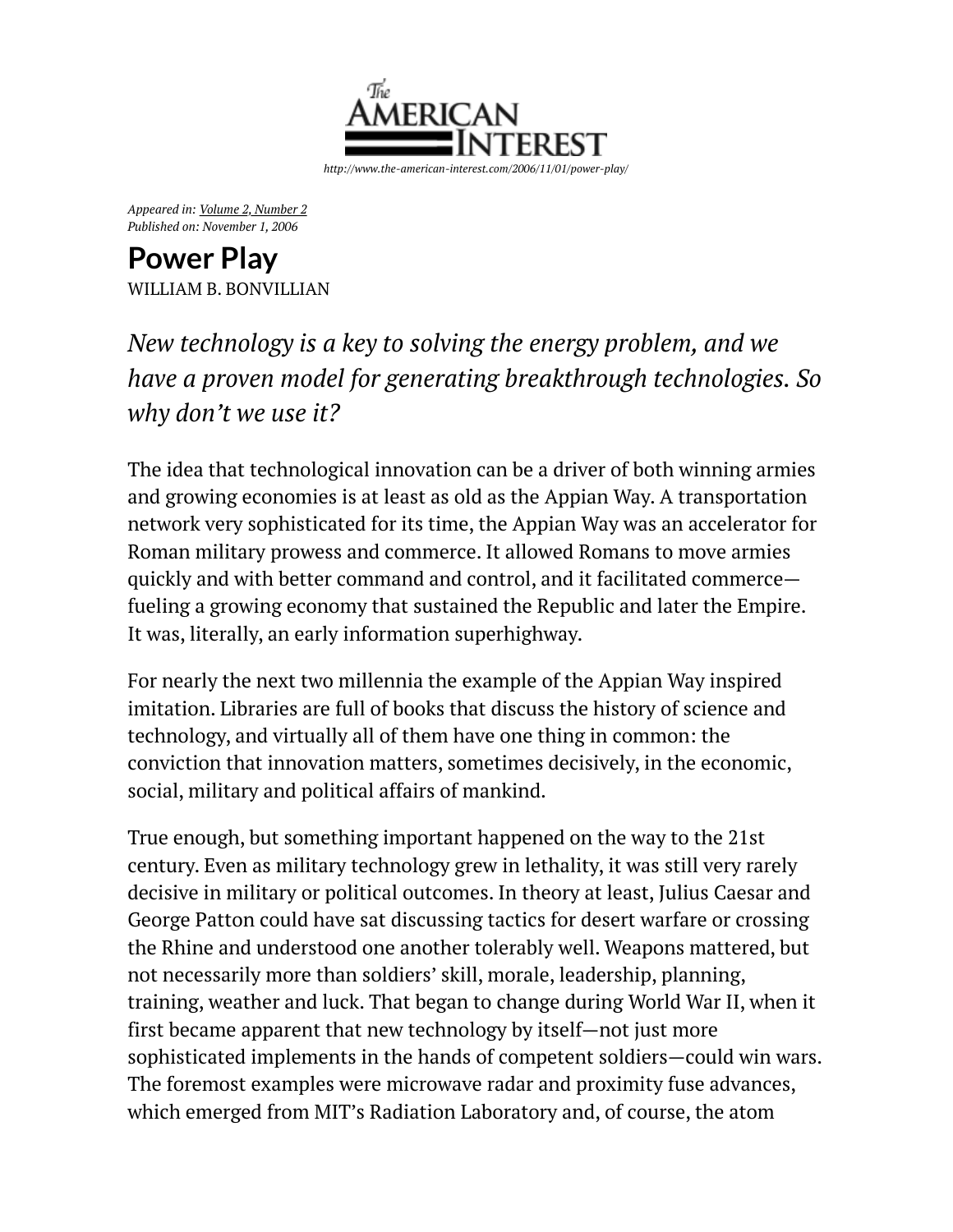bomb from Los Alamos. These were war-*winning* technologies from which we learned that applied science had reached a stage where it could transform war, and geopolitics with it, in ways heretofore barely imaginable.

The evolution of late-20th-century military technology was part of a much bigger picture of innovation transformation. Carlotta Perez has argued persuasively that, starting with the onset of the Industrial Revolution in Britain in 1770, an industrial transformation has occurred roughly every half century. $\frac{1}{1}$ .

Perez, *Technological Revolutions and Financial Capital* (Edward Elgar, 2002). See also Robert D. Atkinson, *[The Past and Future of America's Economy—Long](http://www.the-american-interest.com/2006/11/01/power-play/#footer) Waves of Innovation That Power Cycles of Growth* (Edward Elgar, 2004). Technology-based innovation cycles have flowed out in long, multi-decadal waves, transforming economies and the way we organize societies around them. Military innovation and power have spun out from these waves in such a way that world military leadership has tended to parallel leadership in technological innovation.

The United States has led the last three innovation cycles, with information technology at the epicenter of the latest wave. As with the Appian Way, the core techniques of the present innovation wave generate mutually reinforcing economic and military advantages. The obvious insight here is that the relative power of political entities has a great deal to do with technological leadership. What is less obvious is that military applications of technological innovation are rarely direct and cannot be sustained in isolation from technological change in society as a whole.

What is also not obvious is that the relative importance of military technology to national power is not constant. The United States today is without question the strongest military power. But even with its immense military power the U.S. government arguably cannot achieve political ends comparable, say, to those achieved by the Wilson Administration in 1917–18. As we think about ways to apply core scientific-technological innovation to U.S. national power today, we clearly do not wish to fall behind others in military sophistication. Force is still the *ultima ratio* in the political affairs of our species, like it or not. But it does not follow that the application of cutting-edge innovation to the military arts is the *only* domain that should concern government.

It doesn't take a rocket scientist, as the aphorism goes, to realize that the United States, its allies and the world at large have a potentially serious energy problem. Economic power is the heart of American soft power and the backbone of its military power; energy has become a potential Achilles' heel to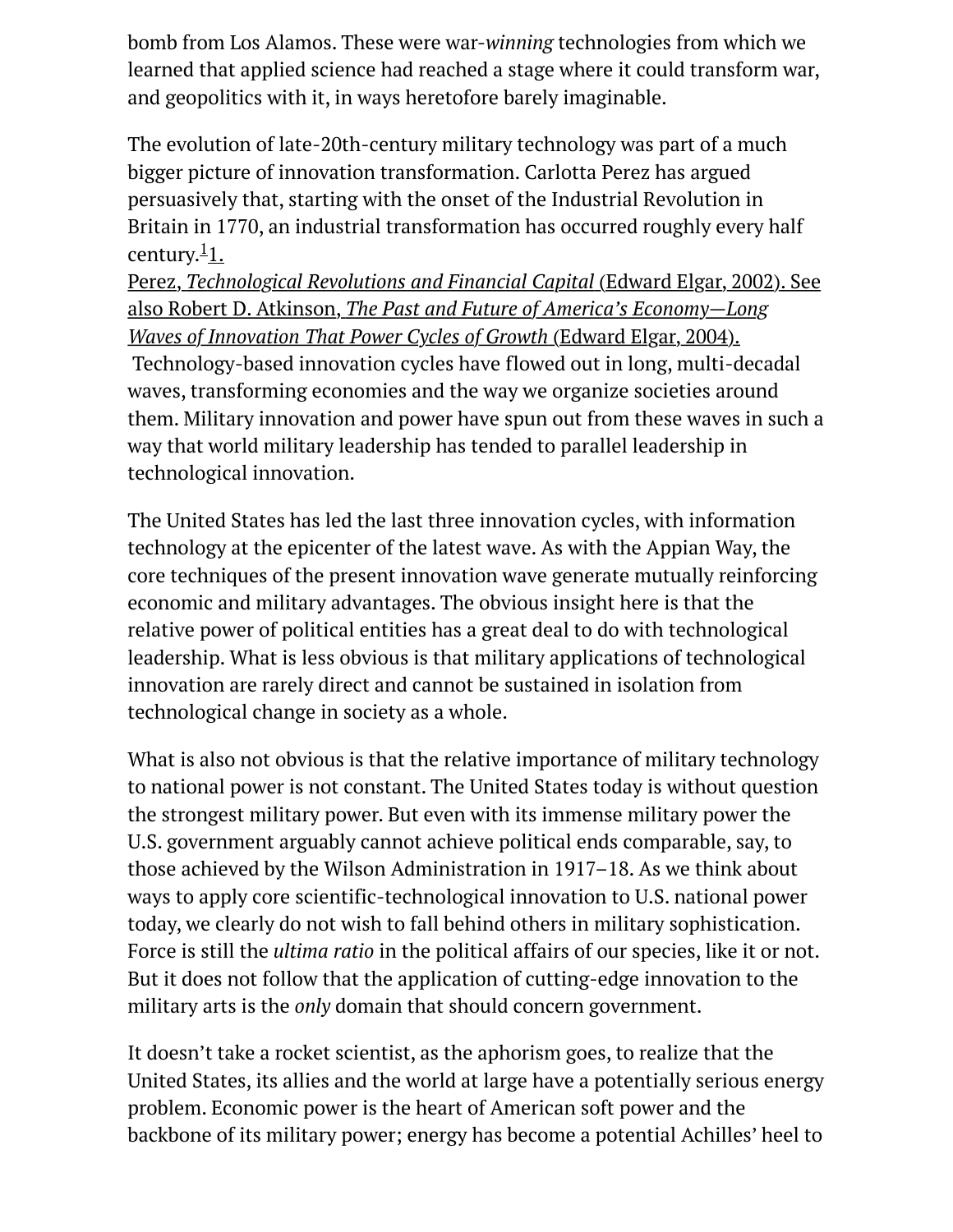both. The record shows that every presidential administration since that of Richard Nixon has not only acknowledged the problem and understood its broader geopolitical implications, but has pledged to actually do something about it. All of them have failed. The history of U.S. energy policy over the past three decades, under Republican and Democratic stewardship alike, is one of the saddest stories in American political history. For more than thirty years we have understood that science and technology would ultimately provide the basis for a solution to the energy dilemma, yet we have failed to apply to the energy sector the innovation paradigm that keeps the U.S. military the most sophisticated in the world.

That paradigm can be summed up in a single Beltway-savvy acronym: DARPA (the Defense Advanced Research Projects Agency). A question our leaders should be asking, but mostly aren't—especially within this sometimes sciencechallenged administration—is how the DARPA model can be applied to our energy problem. When politicians make speeches calling for a "Manhattan Project for energy" they are actually onto something—or barely clinging, at least, to the edge of a thought. But few such speechmakers have the slightest idea how the Manhattan Project was created and why it succeeded.

Thanks in significant part to DARPA's lessons, we actually do know a fair bit about the causal factors behind innovation and its successful application. Growth economics teaches that innovation yields growth through two direct factors: state-of-the-art R&D; facilities and the human talent behind that R&D.; There is also a critical third factor, however, which involves not science as such or the fabrication of the hardware derived from it, but rather the institutional setup in which research facilities and human talent best combine. The deliberate creation of the nexus where science and technology is best organized we call "innovation organization."

Innovation organization in turn operates at two interwoven levels: personal and institutional. At the personal level, innovation differs from scientific discovery or invention. Solo operators can produce discovery, but innovation is team-and-network intensive.<sup>2</sup>2.

On innovation and "great groups", see Warren Bennis and Patricia Ward Beiderman, *Organizing Genius* (Basic Books, 1997). On innovation and ["collaborative networks", see Robert Rycroft and Don Kash, "Innovation Policy](http://www.the-american-interest.com/2006/11/01/power-play/#footer) for Complex Technologies", *Issues in Science and Technology* (Fall 1999). Systemic innovation requires linking scientific discovery to technological invention, and then multiplying applications of breakthrough inventions to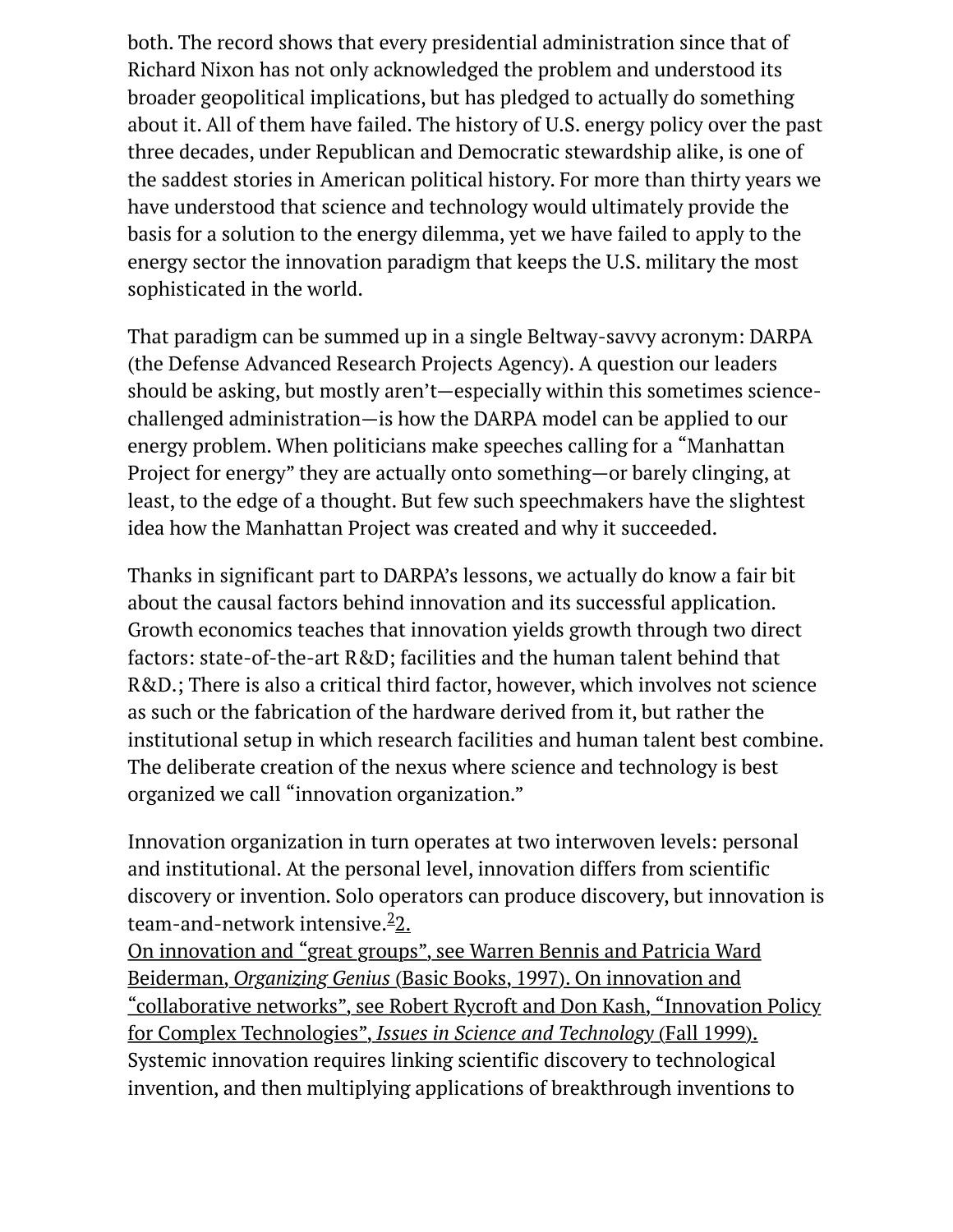create sharp productivity gains with the potential to transform an economy. This requires deep institutional connections between the "R" and the "D" stages.

The DARPA model, if we understand and apply its innovation organization lessons, has the potential to transform our energy technology dramatically. If U.S. power in this century falls victim to the multiple implications of a global energy situation run amok, we will have no one but ourselves to blame. We therefore need to understand the history and nature of DARPA, distill out its optimal innovation system, and set up as quickly as possible a new innovation system aimed at a range of energy technologies.

### *Science, Connected and Pipelined*

The precursors of U.S. government science and technology organization go back to the Lincoln Administration, when the National Academy of Sciences was created. But for our purposes the relevant history dates from World War II and comes from a kind of Dr. Dolittle "Pushmi-Pullyu" relationship between civilian economic and defense sectors. Acting as President Roosevelt's personal science executive during the war, Dr. Vannevar Bush led this charge. He was allied to a remarkable group of fellow science organizers, including Alfred Loomis, an investment banker and scientist, Berkeley physicist Ernest Lawrence, and two university presidents: James Conant of Harvard and Karl Compton of MIT.

Vannevar Bush, 1957Time Life Pictures/Getty Images Vannevar Bush, 1957Time Life Pictures/Getty Images

Loomis was a particularly interesting and critical character in all this. He loved [science, but family needs compelled him to become a lawyer.](http://www.the-american-interest.com/2006/11/01/power-play/#footer)<sup>3</sup>3. See Jennet Conant, *Tuxedo Park* (Simon & Shuster, 2002). Loomis nevertheless found a way to combine his science and legal skills to become a leading Wall Street financier for the emerging electric utility industry in the 1920s. Anticipating the market crash, Loomis cashed out in 1928 with his great fortune intact, which he then used to set up a private lab at his Tuxedo Park, New York, estate. There in the 1930s Loomis assembled a "who's who" of prewar physicists. Loomis' personal obsession was microwave physics, but his organizational talents were also evident. So as World War II loomed, Vannevar Bush asked Loomis to join Roosevelt's National Defense Research Council (NDRC) to mobilize scientists for the war effort.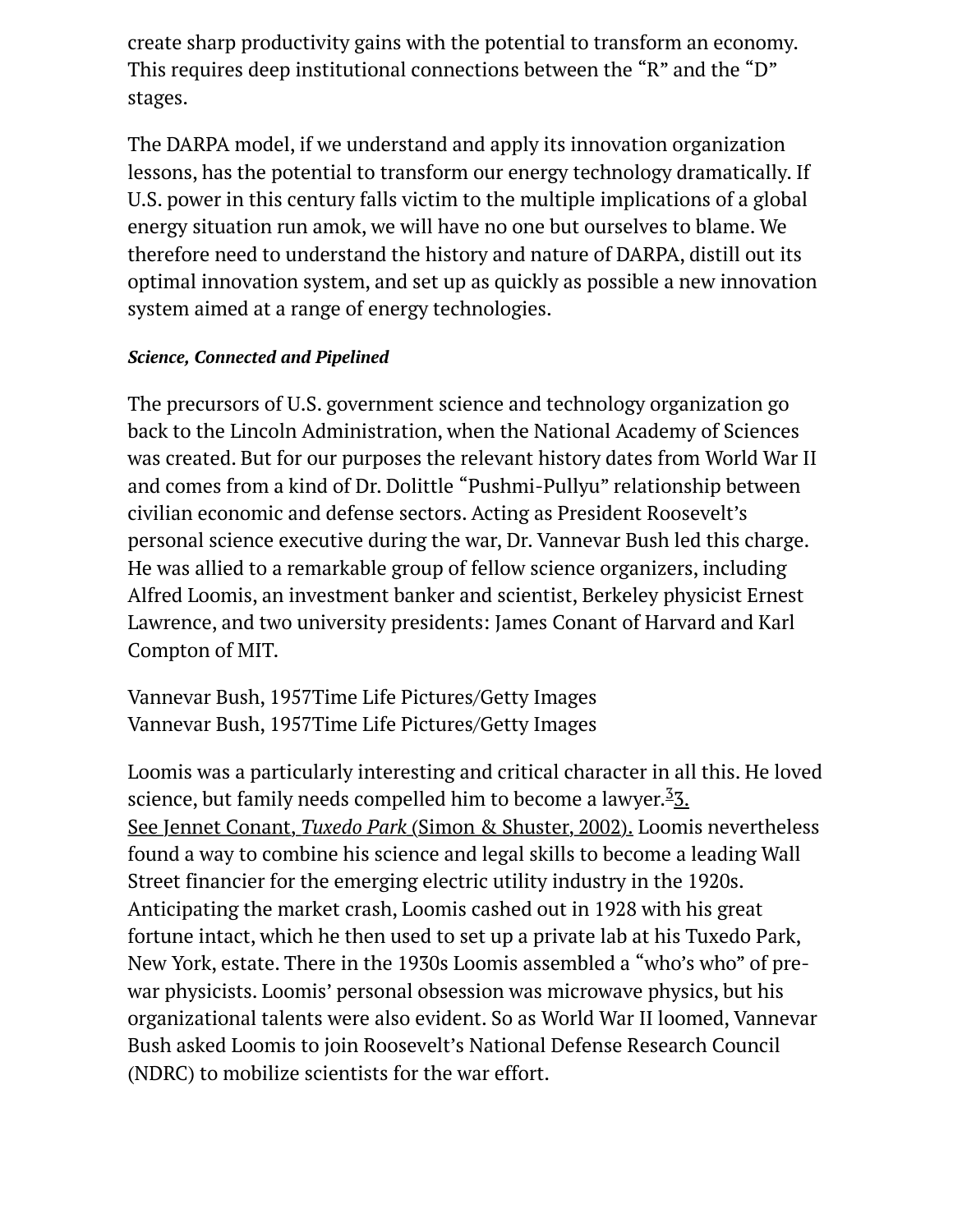At about this point, one of those inexplicably odd moments in history jumped forth. The U.S. military expressed no interest in Britain's work on microwave radar, fearing they would have to trade U.S. secrets for it. To rescue America from its own short-sightedness, one night in 1940 Loomis took a delegation of British scientists to his penthouse in the Shoreham Hotel in Washington. There, the British handed over to Loomis a suitcase containing their knowledge of microwave radar. With the Battle of Britain raging, Loomis' microwave expertise enabled him to grasp immediately the military implications of the technology for air warfare. He promptly persuaded his cousin and mentor, Secretary of War Henry Stimson (who ever doubted the power of WASP family connections?) that this technology must be developed and exploited without delay. With Bush and Roosevelt's immediate approval, Loomis set up the Radiation Laboratory at MIT in a matter of weeks. Drawing on the connections he had formed at his Tuxedo Park lab, Loomis, along with his friend Ernest Lawrence, was able to convince nearly the entire talent base of U.S. physicists to join the Rad Lab. Because the U.S. government was not accustomed to establishing major labs overnight, Loomis personally funded the startup until government approvals and procurement caught up.

The Rad Lab was non-hierarchical, with only two levels: project managers and project teams. Each "great group" team was devoted to a particular technology path. The lab worked intense and long hours, and did so in high spirits. Loomis and Bush purposely kept it out of military uniform and reach. The Rad Lab used a talent base with a mix of science disciplines and technology skills. It was highly collaborative, organized around a problem-solving sciencechallenge model, and deployed connected-science management to move from fundamental breakthrough to development, prototyping and initial production.<sup>4</sup>4.

[The norms of the Rad Lab's "great groups" are common to other innovations](http://www.the-american-interest.com/2006/11/01/power-play/#footer) both before and after—including the lightbulb at Edison's Menlo Park "Invention Factory", the transistor at Bell Labs, the integrated circuit and microchip efforts at Fairchild Semiconductor and Intel, the personal computer at Xerox Parc and Apple, and biotech advances at Genentech and Craig Venter's genomics projects. Venture capitalists typically try to find groups with similar characteristics.

Before long, the Rad Lab had developed microwave radar and other advances that led to the proximity fuse. The Rad Lab produced 11 Nobel laureates, formed the organizational model for Los Alamos, and laid some of the foundations for modern electronics. It also embodied another common feature of successful groups: The Rad Lab had direct access to the top decisionmakers, including the president and the secretary of war.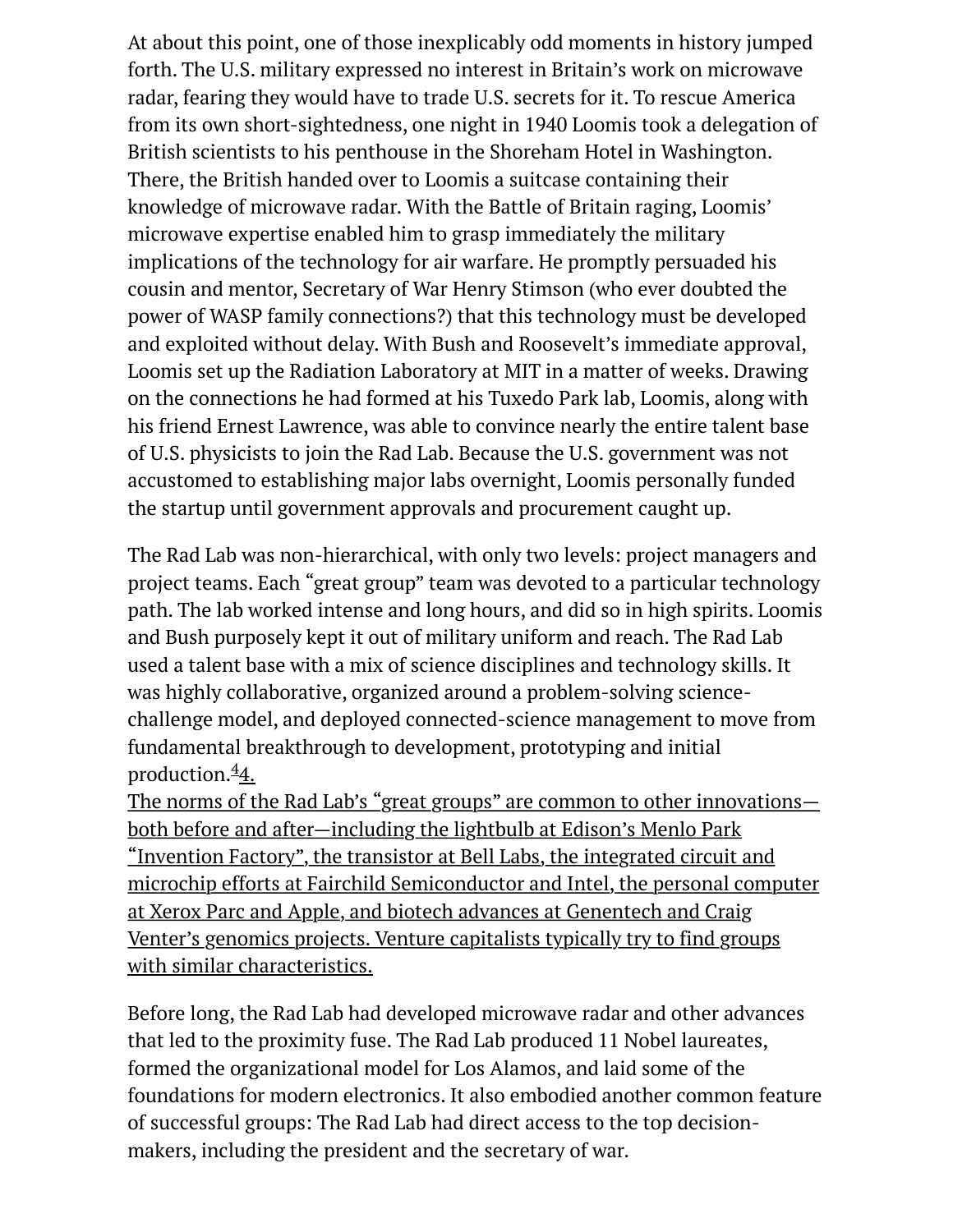As Loomis and his colleagues constituted the core talent reservoir, Vannevar Bush created the organizational foundation—first the NDRC and then the Office of Science Research and Development (OSRD)—for this talent to succeed. Bush brought all defense research efforts under one loose coordinating tent and set up non-bureaucratic, interdisciplinary project teams oriented to the major technology challenges of the day as implementing task forces. He created "connected science", where technology breakthroughs at the fundamental science stage were closely linked to follow-on applied stages of development, prototyping and production, operating under what we may call a technological-challenge model. Because Bush and Loomis could get direct support from President Roosevelt through Secretary Stimson and presidential aide Harry Hopkins, Bush made his organizational model stick throughout the war, despite relentless pressure from the uniformed services especially the U.S. Navy—to capture it.

Immediately after the war, Bush systematically dismantled his remarkable connected-science creation. Envisioning a period of world peace, he was convinced that wartime levels of government science investment would be slashed. He was also probably wary of a permanent alliance between the military and science. Bush decided, however, to try to salvage some residual level of Federal science investment. He had written for Roosevelt in late 1944 the most influential polemic in the history of American science: "Science: The Endless Frontier." In that masterful essay Bush argued that the U.S. government should fund basic research, which would deliver continual progress in economic well-being and national security. In other words, he proposed ending his wartime model of connected-science research and development, organized around major technology challenges, in favor of making the Federal role one of funding only a single stage of technology advance: basic research.

Bush's approach became known as the "pipeline" model for science investment. The Federal government would dump basic science into one end of an innovation pipeline. Somehow, early- and late-stage technology development and prototyping would occur inside the pipeline, and new technology products would magically emerge at the other end. Because he had assembled a connected-science/challenge model during World War II, Bush must have realized the problems inherent to the pipeline model, but he probably reasoned that salvaging Federal basic-research investment was the best he could achieve in the coming period of peace.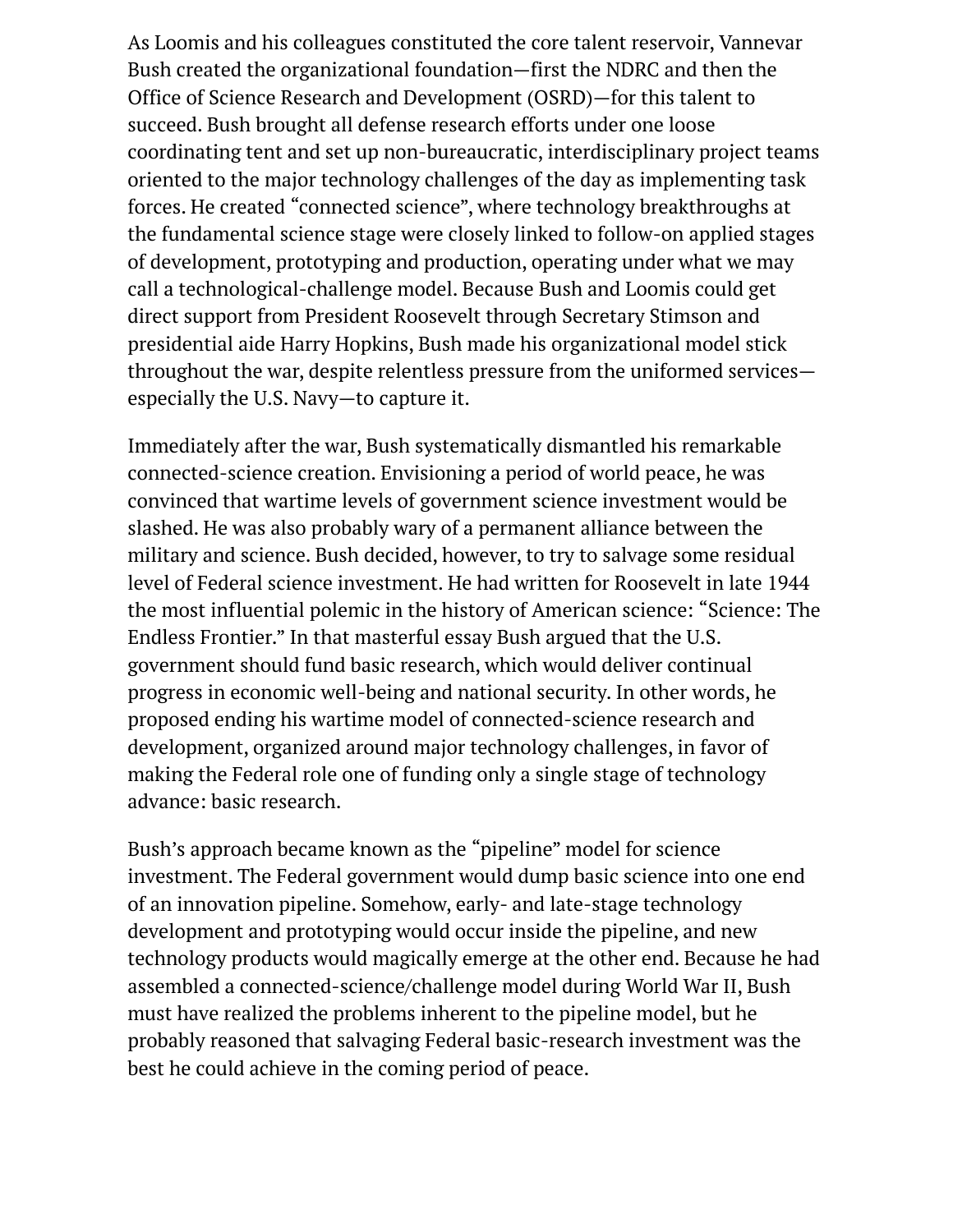Bush did argue that this basic research approach should be organized and coordinated under "one tent" to direct all the nation's research portfolios. To this end he proposed what became the National Science Foundation (NSF). Because he deeply desired this entity to be controlled by a scientific elite separate from the nation's political leadership (and certainly separate from its generals and admirals), Bush fell into a quarrel with Roosevelt's successor, Harry Truman. In his characteristically feisty, take-charge way, Truman insisted that the scientific buck would stop on his desk, not on that of some Brahmin scientist. Truman wanted key NSF appointments to be controlled by the president; Bush disagreed. Truman therefore vetoed Bush's NSF legislation, stalling its creation for another five years.

Meanwhile, science and science organizing in the U.S. government did not stand still. New agencies proliferated and the outbreak of the Korean War led to a renewal of defense-science efforts. By the time NSF was established and funded in 1950, its potential coordinating role had in effect been bypassed. It also became a much smaller agency than Bush anticipated, and only one among many—Bush's "one tent" model had gone by the boards. Instead, the government adopted a highly decentralized model for its science endeavors.<sup>5</sup><u>5.</u> There are advantages to decentralized science. It creates a variety of pathways to scientific advance and a series of safety nets to ensure that multiple routes can be explored. Since scientific success is unpredictable, the "science czar" approach risks major failures that a broad front of advance does not. Nonetheless, the United States largely lacks the ability to coordinate its science efforts across agencies, particularly where advances that cut across [disciplines require coordination and learning from networks. The solution is to](http://www.the-american-interest.com/2006/11/01/power-play/#footer) better coordinate R&D; across stovepipes without centralizing control. The current multi-agency nanotechnology effort marks one such attempt. Bush's concept of Federal funding focused on basic science did prevail, however, as most of the new science agencies adopted the pipeline model.

These twin developments left U.S. science fragmented at the institutional level in two ways: Overall science organization was split among numerous science agencies, and Federal investment was focused only on one stage of the technological pipeline—exploratory basic research. Bush thus left a legacy of two conflicting models for science organization: the connected, challenge model of World War II, and the basic science-focused, disconnected, multiheaded model of postwar U.S. science institutional organization.

#### *DARPA Rising*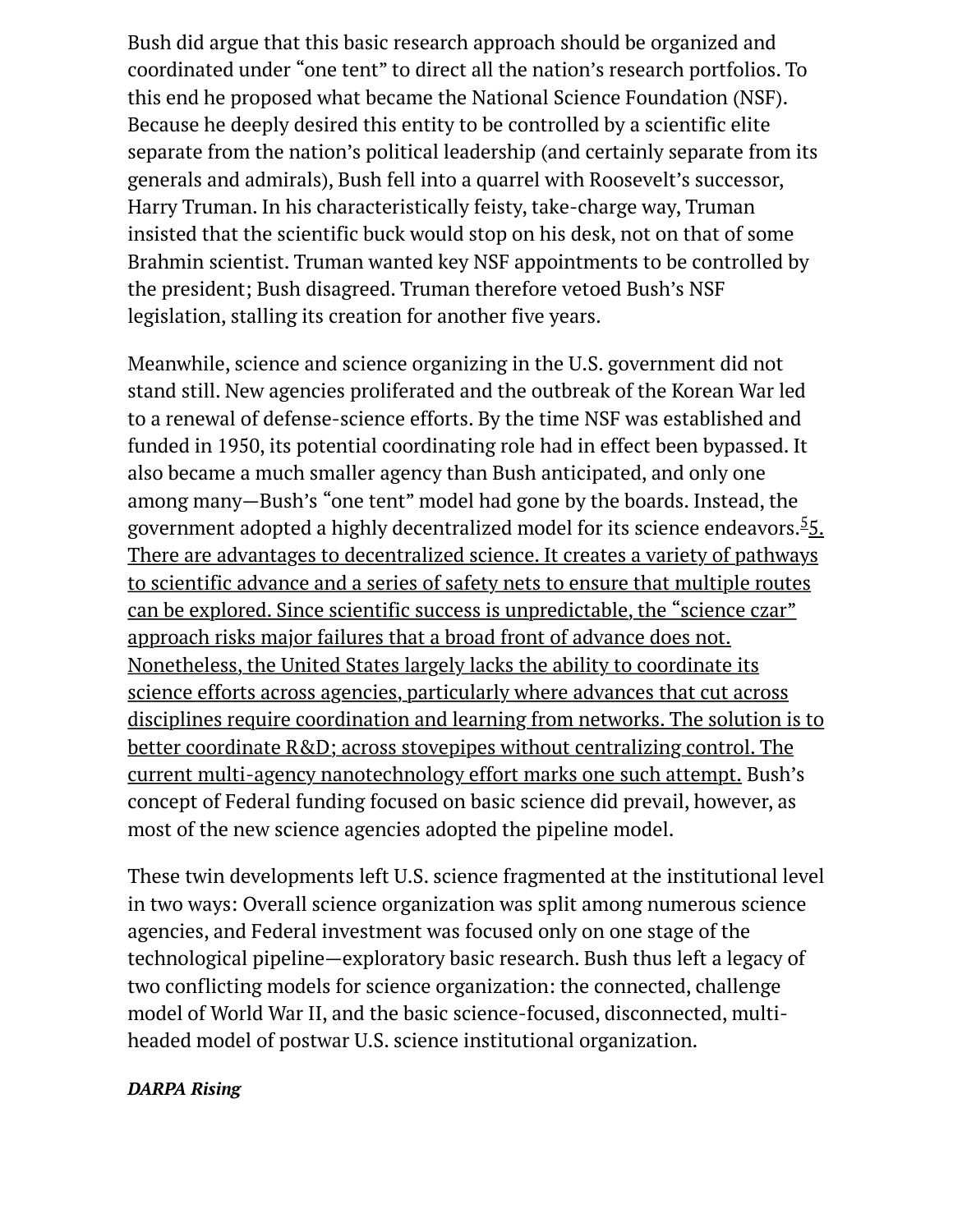DARPA reversed this legacy of convolution and confusion. President Eisenhower created DARPA in 1957 to be a unifying force for defense R&D.; Eisenhower, who also initiated the Solarium exercise in 1953 that led to the first articulation of a coherent U.S. strategy for the Cold War, rarely gets credit for being an organizational master—but a master he was. Eisenhower beheld the military services' stovepiped, disconnected space programs that had led to America's Sputnik failure and demanded change.

Thanks to Eisenhower's initiative, DARPA became a unique entity. In many ways, the agency directly inherited the connected-science, challenge and great-group organization models of the Rad Lab and Los Alamos. However, unlike these models, which only operated on the personal level, DARPA has operated at both the institutional and personal levels. DARPA became a bridge connecting the institutional and personal organizational elements unlike any other R&D; entity in government.

The DARPA model is perhaps best illustrated by one of its most successful practitioners, J.C.R. Licklider. As a DARPA project manager, Licklider founded and worked with a series of great technology teams, laying the foundations for two of the 20th century's technology revolutions—personal computing and the Internet.<sup>6</sup> 6. These details are from Licklider's biography by M. Mitchell Waldrop, *The Dream Machine* (Viking, 2001).

In 1960, Licklider, who was trained in psychology as well as physics and mathematics, wrote about what he called the "man-machine interface" and "human-computer symbiosis": "The hope is that in not too many years, human brains and computing machines will be coupled together very tightly, and that the resulting partnership will think as no human brain has ever thought."<sup>7</sup>7.

Licklider, "Man-Computer Symbiosis", *IRE Transactions on Human Factors in Electronics* [\(March 1960\). He envisioned real-time personal computing \(as](http://www.the-american-interest.com/2006/11/01/power-play/#footer) opposed to the then-dominant mainframe computing model), digital libraries and the Internet (he called it the "Intergalactic Computer Network"). He also foresaw most of the personal computing functions we now take for granted graphing, simulations, modeling and more.

These insights served Licklider well in the new assignment coming his way. President Kennedy and Defense Secretary Robert McNamara were deeply frustrated by the profound command and control problems they encountered during the Cuban Missile Crisis, particularly the inability to obtain and analyze real-time data and interact with on-the-scene military commanders. DARPA asked Licklider to tackle the problem. Strongly backed by early DARPA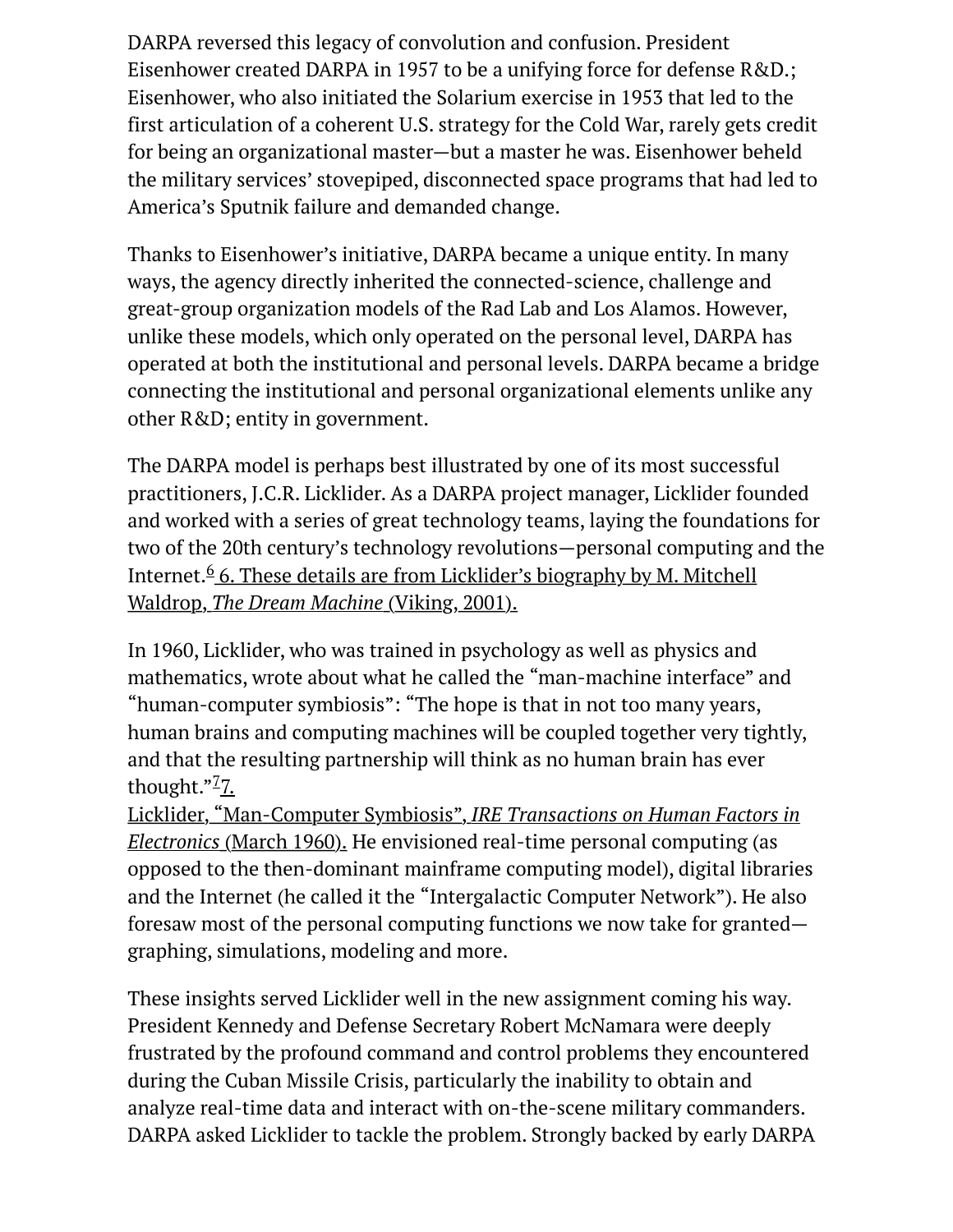directors Jack Ruina, Charles Herzfeld and George Heilmeir, Licklider stood up a remarkable support network of early information technology researchers at universities and firms that, over time, built the sinews of personal computing and the Internet.

At the institutional level, DARPA and Licklider became a collaborative force throughout the 1960s and 1970s among Defense Department research agencies controlled by the uniformed services. They used DARPA investments to leverage their participation to solve common problems using the connected-science and technological challenge models. DARPA and Licklider also kept their own research bureaucracy to a bare minimum, using the service R&D; agencies to carry out project management and administrative tasks. Institutionally, DARPA became more a research supporter and collaborator and less a rival to the Defense Department research establishment. DARPA also provided an institutional example within the Defense Department for creating a flexible, cross-agency, cross-discipline model among separate U.S. R&D; agencies. At the personal level meanwhile, Licklider created not only a remarkable base of information-technology talent within DARPA, but also, through the vehicle of DARPA contracts, a major collaborative network of great research groups around the country.

Even that is not all. Because DARPA was willing to patiently nurture long-term R&D; investments in a way that corporations and venture capital firms were not, Licklider's DARPA model came with a native capacity for self-renewal. DARPA internally institutionalized innovation so that successive generations of talent would sustain the IT technology revolution over the long term. The great groups Licklider started shared key features of the Rad Lab group that came before; his Information Processing Techniques group remains the first and greatest success of the DARPA model. But this was not its only victory. DARPA also achieved similar accomplishments in other technology areas, supporting remarkable advances in such areas as stealth, high-energy lasers, robotics, and computer hardware, software and chip fabrication.

Finally, DARPA was eager to catalyze technology advances not only in the defense sector but in the non-defense economy as well. Its directors, senior scientists and managers recognized that an entire economy has to embrace innovation for the defense sector to thrive. The Department of Defense was thus able to take advantage of a broad acceleration of technology development. By seeding the private sector, DARPA reduced DoD's development and acquisition costs over a range of military-relevant technologies. The Defense Department also acquired assets it never dreamed of. When Andrew Marshall, DoD's legendary in-house defense theorist and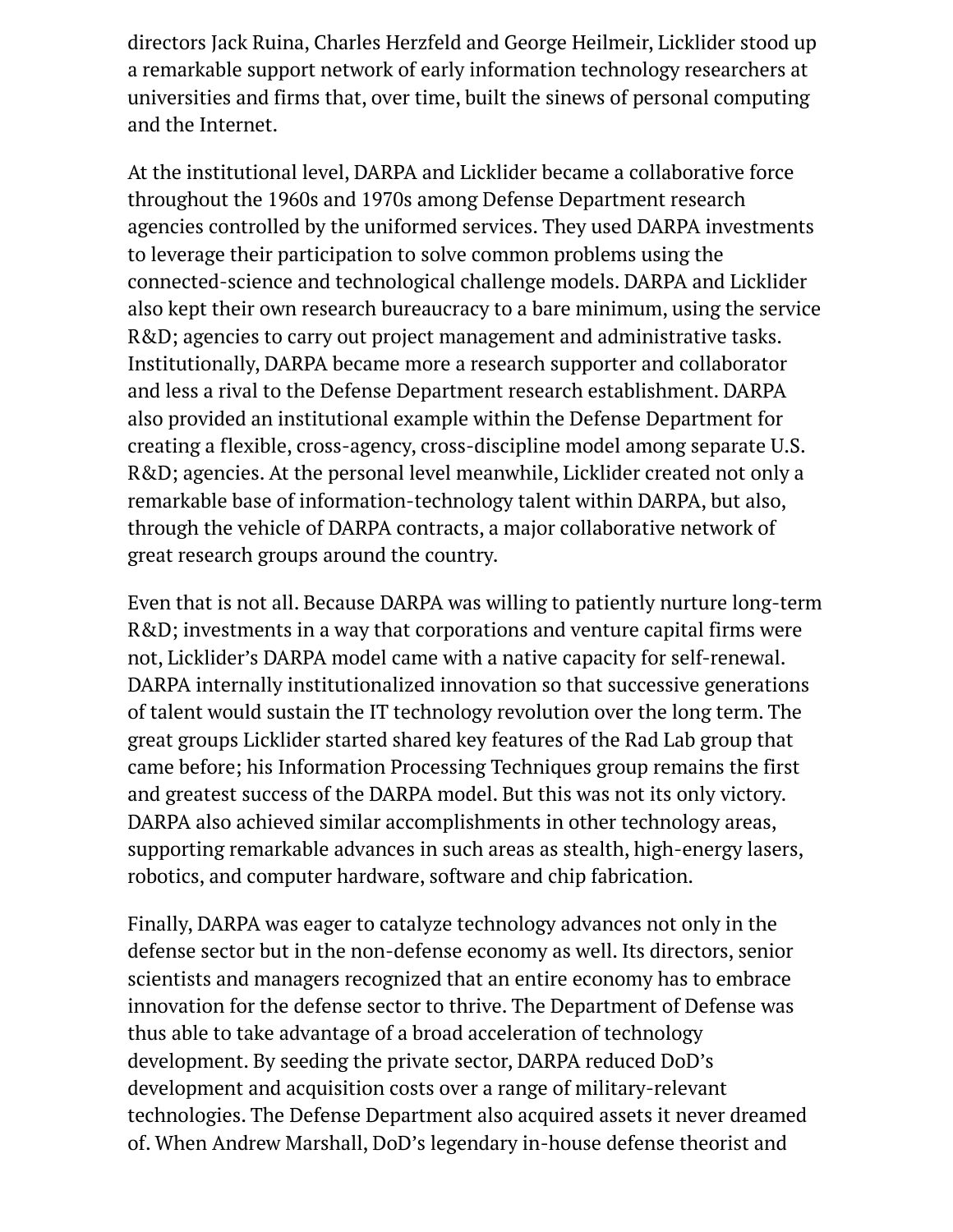head of its Office of Net Assessment, argued in the late 1980s that U.S. forces were creating a "revolution in military affairs", this defense transformation was built around many of the IT breakthroughs DARPA initially sponsored. At the same time, IT innovations originally sponsored because of their military utility ended up spurring an unprecedented innovation wave that swept into the U.S. economy in the 1990s, creating strong productivity gains and new business models in dozens of industries. These have led to a vast creation of new societal wealth that, in turn, is still funding ongoing defense transformation. DARPA has created, in short, a new Appian Way.

The Sea Shadow, an experimental stealth craft based on DARPA technologyU.S. Navy The Sea Shadow, an experimental stealth craft based on DARPA technologyU.S. Navy

# *The Innovation Model*

What, then, does a successful innovation organization look like "in the raw", so to speak? If the U.S. government ever finds the good sense to apply the DARPA model to our energy problem, what would, or should, the skeletal organization of a "Manhattan Project for energy" look like?

As DARPA has shown, it would have to work at two levels: the institutional and the personal. And it would be wise to take to heart DARPA's own 12 organizing elements:<sup>8</sup>8.

Descriptions taken from *[DARPA—Bridging the Gap, Powered by Ideas](http://www.the-american-interest.com/2006/11/01/power-play/#footer)* (February 2005); and *DARPA Over The Years* (October 27, 2003).

- Small and flexible: DARPA consists of only 100–150 professionals; some have referred to DARPA as "100 geniuses connected by a travel agent."
- Flat organization: DARPA avoids military hierarchy, essentially operating at only two levels to ensure participation.
- Autonomy and freedom from bureaucratic impediments: DARPA operates outside the civil-service hiring process and standard government contracting rules, which gives it unusual access to talent, plus speed and flexibility in organizing R&D; efforts.
- Eclectic, world-class technical staff: DARPA seeks great talent, drawn from industry, universities, and government laboratories and R&D; centers, mixing disciplines and theoretical and experimental strengths. This talent is hybridized through joint corporate-academic collaborations.
- Teams and networks: At its very best, DARPA creates and sustains great teams of researchers that are networked to collaborate and share in the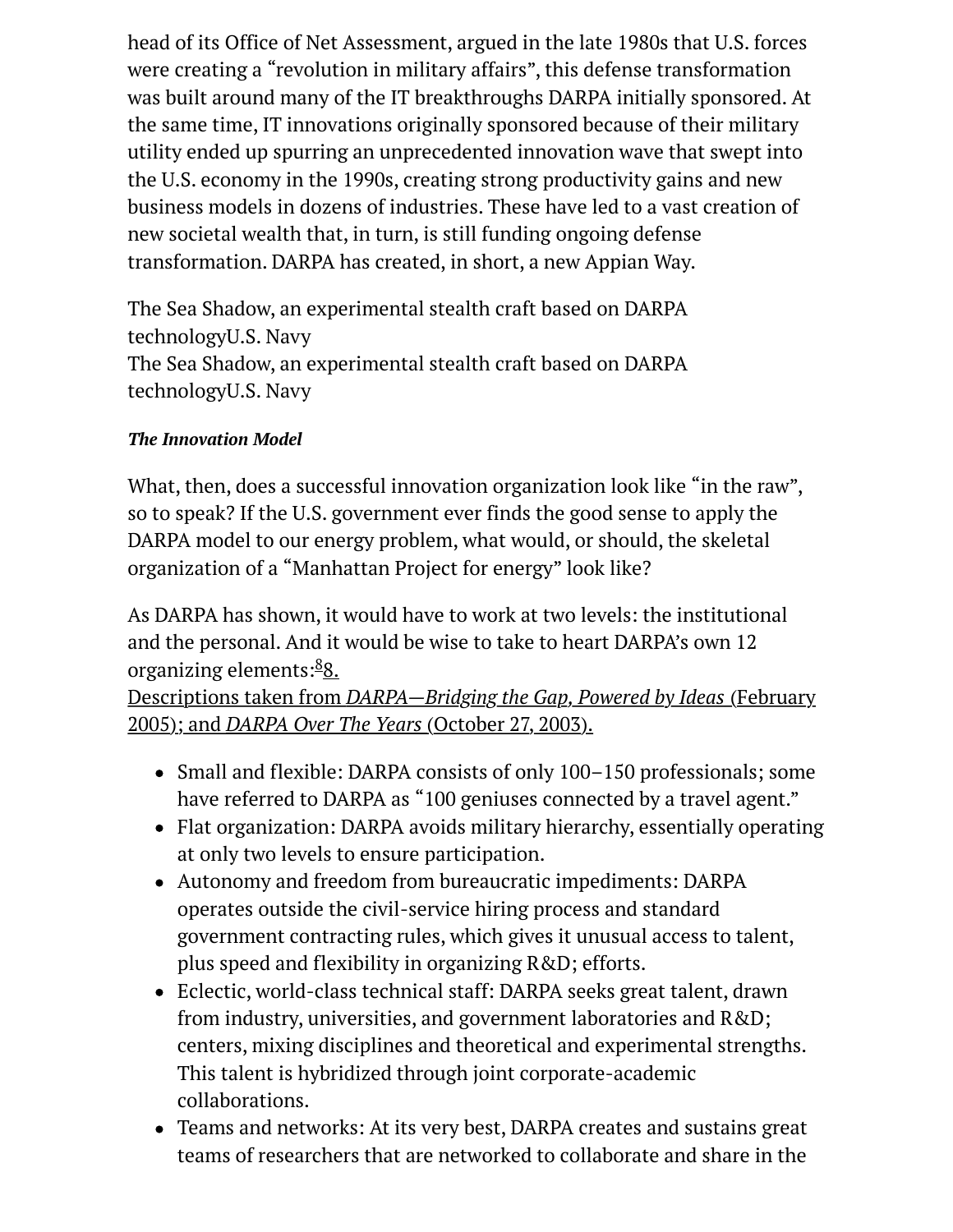team's advances, so that DARPA operates at the personal, face-to-face level of innovation. It isn't simply about funding research; its program managers are dynamic playwrights and directors.

- Hiring continuity and change: DARPA's technical staff are hired or assigned for three to five years. Like any strong organization, DARPA mixes experience and change. It retains a base of experienced experts who know their way around DoD, but rotates most of its staff from the outside to ensure fresh thinking and perspectives.
- Project-based assignments organized around a challenge model: DARPA organizes a significant part of its portfolio around specific technology challenges. It works "right-to-left" in the R&D; pipeline, foreseeing new innovation-based capabilities and then working back to the fundamental breakthroughs that take them there. Although its projects typically last three to five years, major technological challenges may be addressed over longer time periods, ensuring patient investment on a series of focused steps and keeping teams together for ongoing collaboration.
- Outsourced support personnel: DARPA uses technical, contracting and administrative services from other agencies on a temporary basis. This provides DARPA the flexibility to get into and out of a technology field area without the burden of sustaining staff, while building cooperative alliances with the line agencies it works with.
- Outstanding program managers: In DARPA's words, "The best DARPA Program Managers have always been freewheeling zealots in pursuit of their goals." The DARPA director's most important job historically has been to recruit highly talented program managers and then empower their creativity to put together great teams around great advances.
- Acceptance of failure: At its best, DARPA pursues a high-risk model for breakthrough opportunities and is very tolerant of failure if the payoff from potential success is great enough.
- Orientation to revolutionary breakthroughs in a connected approach: DARPA historically has focused not on incremental but radical innovation. It emphasizes high-risk investment, moves from fundamental technological advances to prototyping, and then hands off the production stage to the armed services or the commercial sector. From an institutional innovation perspective, DARPA is a connected model, crossing the barriers between innovation stages.
- Mix of connected collaborators: DARPA typically builds strong teams and networks of collaborators, bringing in a range of technical expertise and applicable disciplines and involving university researchers and technology firms that are usually not significant defense contractors or beltway consultants (neither of which focus on radical innovation). The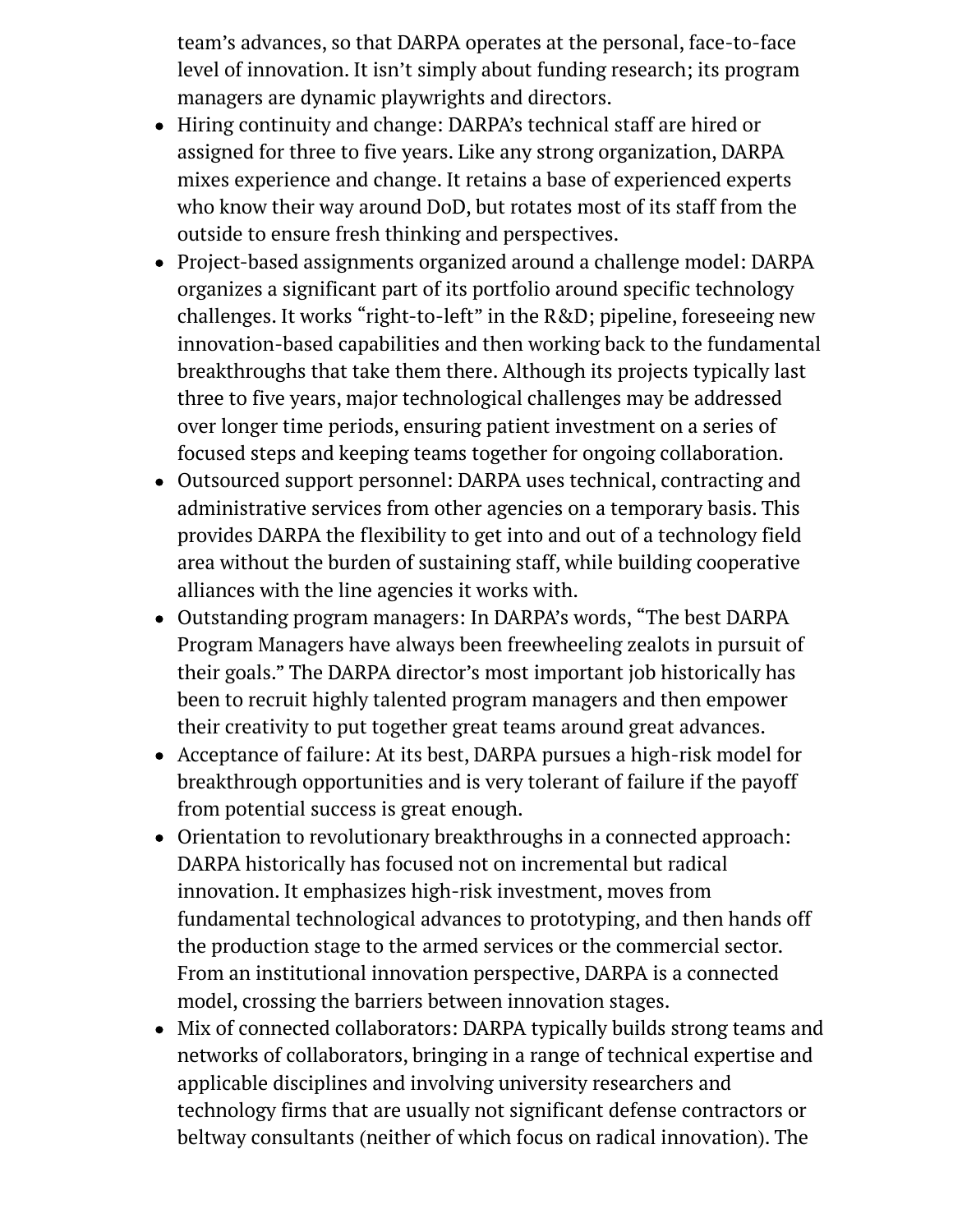aim of DARPA's "hybrid" approach, unique among American R&D; agencies, is to ensure strong collaborative "mindshare" on the challenge and the capability to connect fundamentals with applications.

### *A DARPA Energy Franchise*

The challenge before us now is to take these 12 essentials of innovation organization and create a new agency for energy technology innovation perhaps associated with a reinvigorated Department of Energy—that can do for energy innovation what DARPA has done for military innovation. Alternative-energy technology evolution has been sporadic and technology transition has been glacial; a connected DARPA model is a way to attack both problems. The National Academy's noteworthy 2006 report, *Rising Above the Gathering Storm*, has called for exactly this. They call it—surprise!—ARPA-E: Advanced Research Projects Agency–Energy.

ARPA-E is now rattling around Congress in various bills, and that is good. But it is clear that any legislation designed to set up ARPA-E must mandate DARPA-like characteristics from the outset. Legislation that is too generally drawn and given over to bureaucrats to flesh out will almost certainly lead to the wholesale violation of the model characteristics listed above, and thence to the headlong failure of the entire enterprise. For example, legislation has to stipulate a flat entity, with only two levels to ensure productive collaboration. Project managers must be left in control of their R&D; agendas and budgets. There must be absolutely no budget-office layer between the director and project managers. It is also crucial that any ARPA-E director have direct and prompt access to departmental leadership; ARPA-E must not become a subordinate office to a larger R&D; entity at the departmental level.

Obviously, however, significant differences exist between the environment in which DARPA has operated and those in which a DARPA energy clone would operate. DARPA launched its breakthrough technologies in IT largely into niche sectors that faced limited initial competitive pressures and could be supported by the new model DARPA itself helped to encourage—of startups, entrepreneurs, venture capital and angel capital. Some new disruptive energy technologies could be launched into this niche realm, but others face profound competitive pressures from an entrenched energy sector that will resist them. There is also no single energy-technology silver bullet. Energy is a highly complex system so the single technology focus of the Manhattan Project won't work. We need a range of new technology introductions to meet needs in transport, electricity and efficiency.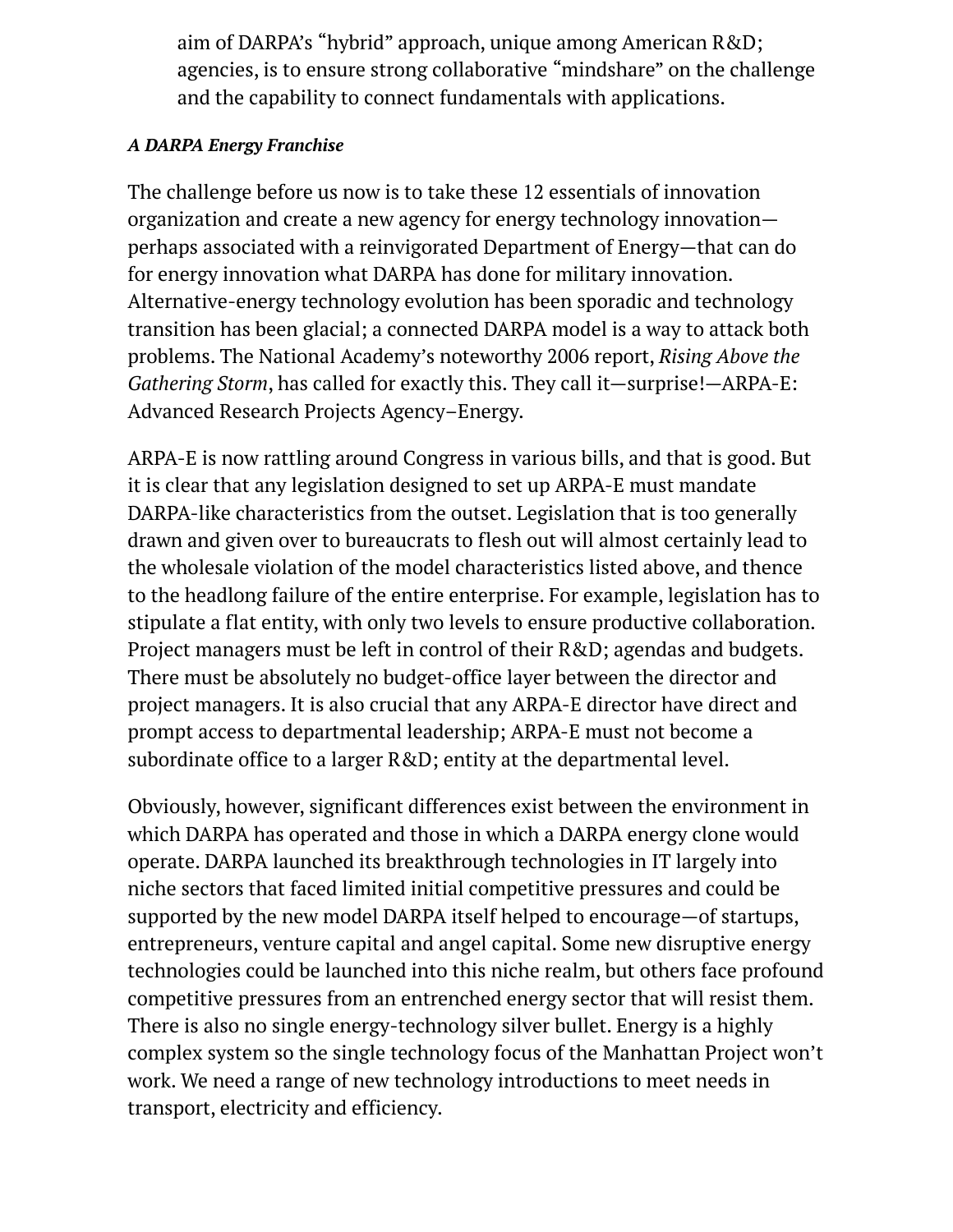Another difference is that DARPA has an initial "customer" for many of its products. The DoD procurement base is, after all, enormous. ARPA-E's eventual products could have a significant government-based customer if, for example, Congress ordered all new Federal construction to integrate solar nanotechnology membranes for electrical power generation or if it directed military transport to slash its fuel consumption with hybrids featuring powerful new nanotech batteries. But ARPA-E would not have a government customer base nearly as large as DARPA's. Nevertheless, even in some niche areas, it could have a non-government customer base orders of magnitude larger than DoD. Because of the complexity of the energy sector a new energy R&D; entity is only part the puzzle, but it is a critical initial step—new technologies are the prerequisite to other governmental interventions.

Given these realities, it would be wise to begin construction of ARPA-E by seconding seasoned veterans of DARPA to it. An agency is its culture, not just its enabling statute or organizational chart. Only those who have worked within the DARPA culture understand it well enough to lead and mentor the first generation of ARPA-E senior staff. (A major error was made when the Department of Homeland Security's Science and Technology Directorate, which Congress mandated to stand up a DARPA clone, failed to empower its ex-DARPA veterans.)

What are the institutional barriers to a DARPA clone at the Department of Energy? The first barrier is fear. The existing national energy labs, no longer needing to work flat out on building new generations of nuclear weapons and searching for new missions, dread an in-house competitor. To survive at DoE, ARPA-E instead will have to be perceived as a collaborator, potentially seeding new technologies with them, just as DARPA seeded the established service R&D; organizations. It cannot become just another DoE lab or support its own infrastructure; it must be light and flexible, operating as a connector for the established labs and building strong teams of personal-level tech enablers.

ARPA-E can't simply fund existing labs, either. It will have to break some lab china, like DARPA, by providing strong funding for competing corporateacademic research groups. The best lab talent understands that the labs need more competitive pressure because too little technology is transitioning from them. The ARPA-E name already carries heavy baggage within the Department of Energy, but it can be changed. The important thing is not the name, but rather to understand how and why the DARPA model has worked so well, and to adopt the right form of its 12 essentials for success. Given the vast size of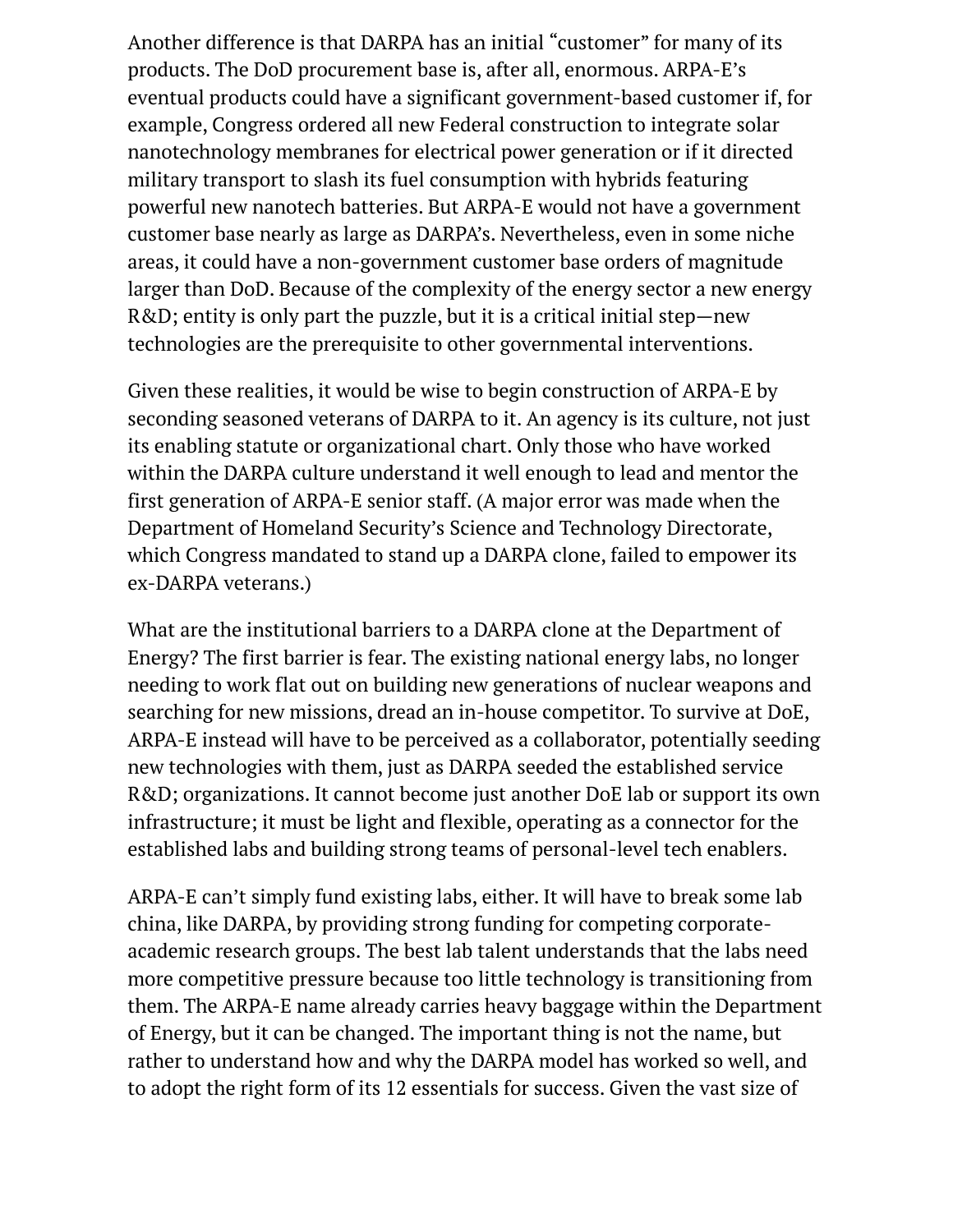the current energy infrastructure and capital plant, even if we start to realize breakthrough innovation, pervasive deployment will be slow. So we need to begin as soon as possible.

Finally, there is no inherent reason why other DARPA clones—for bio-sciences under the heavily stovepiped National Institutes of Health, for example—could not also be created. That would depend, of course, on leadership in both the Executive and Legislative branches. If the current Administration and congressional leadership do not appreciate the importance of bold investment in the future of American science and technology—and clearly there is a problem here, with the Administration's first, extremely modest competitiveness initiative still languishing in Congress after six years in office —perhaps another era of political leadership will. It is not simply a matter of R&D; investment levels; innovation organization is also important. We must apply the organizational lessons we have already learned.

How important is innovation organization to America's national power and economic health? Let's end as we began, by considering ancient Rome. Roman children played with a toy called an aeolipile, made up of a metal ball suspended by pins on each side so that it could spin freely with directional nozzles on the top and bottom. When the water in the ball was heated, steam would jet out and spin the ball. The aeolipile was, in short, a rudimentary steam engine.

Imagine if some innovative Roman had envisioned this child's toy enlarged and hooked to a set of wheels moving under its own power on the Appian Way. As it happened, there was no such Roman. Rome lacked the scientific institutions to capitalize on this latent technology, precisely the function for which DARPA has been organized. Think of the loss that results when a society fails to dedicate itself to innovation, even when the organizational tools are at hand. What a waste, and how embarrassing to posterity.

# 1.

Perez, *Technological Revolutions and Financial Capital* (Edward Elgar, 2002). See also Robert D. Atkinson, *The Past and Future of America's Economy—Long Waves of Innovation That Power Cycles of Growth* (Edward Elgar, 2004).

# 2.

On innovation and "great groups", see Warren Bennis and Patricia Ward Beiderman, *Organizing Genius* (Basic Books, 1997). On innovation and "collaborative networks", see Robert Rycroft and Don Kash, "Innovation Policy for Complex Technologies", *Issues in Science and Technology* (Fall 1999).